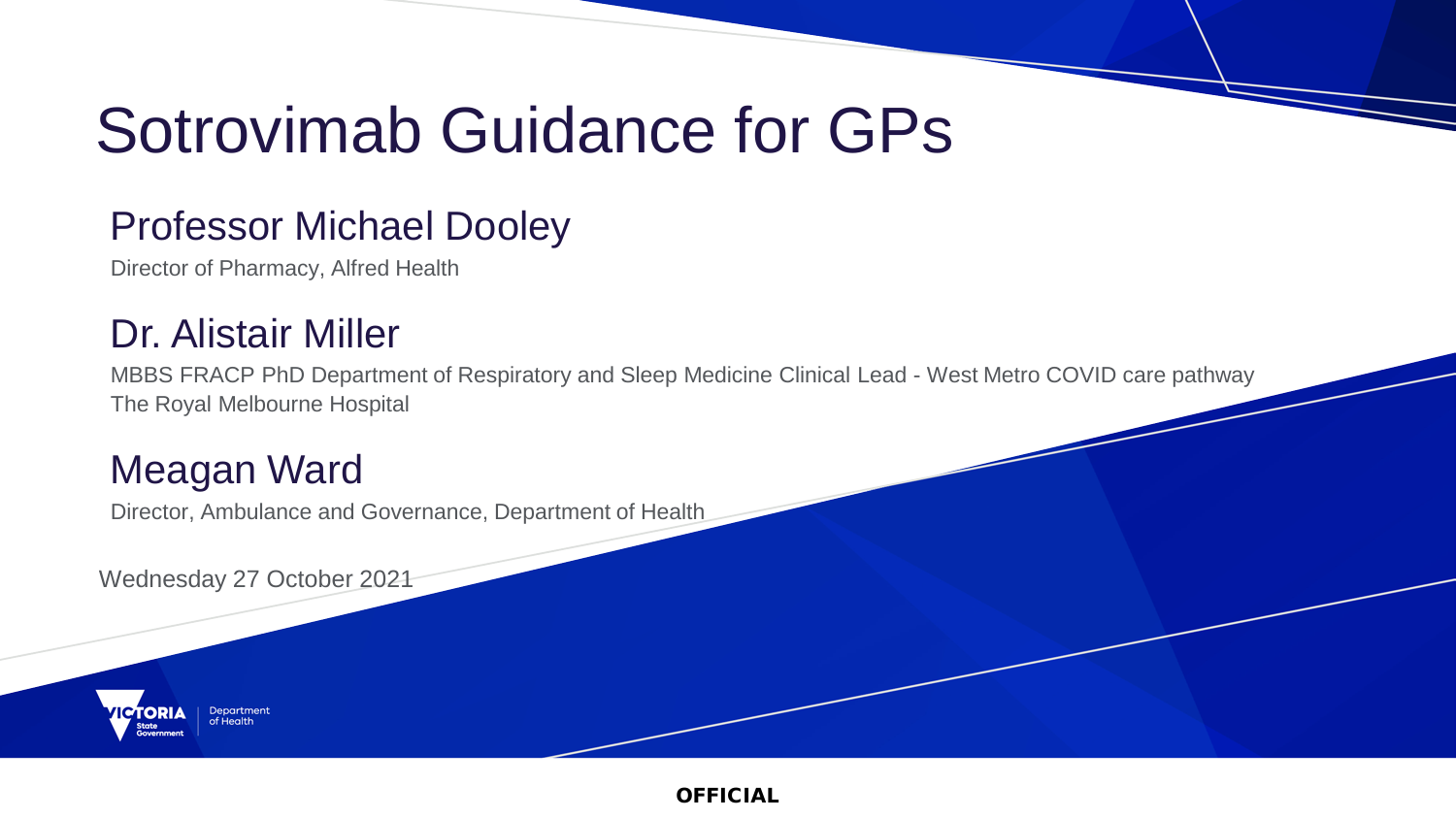## Victoria's sixth lockdown ended - Thursday 21 October 2021, at 11:59pm



|                                                                                                                                                                                                                                                                                                                                                                                                                                   |                                                                                                                                                                                                                                                                                                                                                              |                                                                                                                                                                                                                                                                                                                                                                                                                                                                                                                                                                                                                                                                                                                                                                                                                                          | Note: To see details about each phase including full industry settings please<br>check the full How We Live and How We Work roadmaps.                                                                                                                                                                                                                                                                                                                                                                                                                                                                                                                                                                                                                              |                                                                                                                                                                                                                                                                                                                                                                                                                                                                                                                                                                                                                                                                     |
|-----------------------------------------------------------------------------------------------------------------------------------------------------------------------------------------------------------------------------------------------------------------------------------------------------------------------------------------------------------------------------------------------------------------------------------|--------------------------------------------------------------------------------------------------------------------------------------------------------------------------------------------------------------------------------------------------------------------------------------------------------------------------------------------------------------|------------------------------------------------------------------------------------------------------------------------------------------------------------------------------------------------------------------------------------------------------------------------------------------------------------------------------------------------------------------------------------------------------------------------------------------------------------------------------------------------------------------------------------------------------------------------------------------------------------------------------------------------------------------------------------------------------------------------------------------------------------------------------------------------------------------------------------------|--------------------------------------------------------------------------------------------------------------------------------------------------------------------------------------------------------------------------------------------------------------------------------------------------------------------------------------------------------------------------------------------------------------------------------------------------------------------------------------------------------------------------------------------------------------------------------------------------------------------------------------------------------------------------------------------------------------------------------------------------------------------|---------------------------------------------------------------------------------------------------------------------------------------------------------------------------------------------------------------------------------------------------------------------------------------------------------------------------------------------------------------------------------------------------------------------------------------------------------------------------------------------------------------------------------------------------------------------------------------------------------------------------------------------------------------------|
| <b>National Plan: Phose A</b><br>80% O                                                                                                                                                                                                                                                                                                                                                                                            | National Plan Phase A<br>School Reopens                                                                                                                                                                                                                                                                                                                      | National Plan Phase B<br>70% <b>&amp;P &amp;P</b>                                                                                                                                                                                                                                                                                                                                                                                                                                                                                                                                                                                                                                                                                                                                                                                        | Norticinal Piano Phoses C.<br>0% (16+vrs) &<br><b>ASP</b>                                                                                                                                                                                                                                                                                                                                                                                                                                                                                                                                                                                                                                                                                                          | <b>National Pian: Phose D</b><br>90% (12+yrs) $x^* x^*$                                                                                                                                                                                                                                                                                                                                                                                                                                                                                                                                                                                                             |
| Victorians can get autside to<br>catch-up with friends and do some<br>of the outdoor activities we've gone<br>without.<br><b>Becreation:</b><br>. You can play basketball, golf,<br>tennis, cricket and other outdoor<br>recreation activities trigether -<br>with the same limits as picnics.<br>Accessing facility must be<br>contactious.<br>· Personal training resumes for up<br>to five fully vaccinated people<br>outside. | Our next step is reopening schools -<br>planned for October Sth.<br>. Students con return to sit the GAT<br>if required on October Sth.<br>From 6 October, on-site learning<br>for VCE Units 3/4, and final year.<br>VCAL & IB students.<br>- From 18 October, prep students<br>return three days a week, years<br>1.6.2 students return two doys a<br>week. | From ILSSyon 21 October 2021<br>At 70% fully vaccinated iscidews<br>will end in Melbourne.<br>Social and Recreational:<br>· Reasons to leave home and curfew<br>no longer in place.<br>10 people including depandents can<br>visit your home per day<br>15 people can gather outdoors<br>including dependents. Community<br>sport training returns for minimum<br>required to hold training.<br>Pubs and clubs can goen to 20 fully<br>02 bns zvodení eloped behoriropiv<br>cubicors. Entertainment venues.<br>can open to 50 fully vaccinated<br>people outdoors.<br>Funerals and weddings allowed for<br>20 fully vaccinated indoors, 50 fully<br>vaccinated outdoors<br>Education:<br>· All school students return<br>on-site ot least part time.<br>Hairdressing and personal care:<br>. Open for up to 5 fully vaccinated<br>people | From fam Friday 28 October 2021<br>painted to be resulted on a strater time<br>At 80% fully vaccinated, regional<br>Victoria and Metro Melbourne come<br>together under the same rules.<br><b>Social &amp; Recreational:</b><br>· 10 people including dependents<br>can visit your home per day<br>· Up to 30 people including<br>dependants can gather in public<br>outside<br>· Indoor community sport open for<br>minimum number required.<br>· Masks are only required inside.<br>- Pubs, restourants and cafes can<br>open for seated service to fully<br>Vaccinated people indoors (DQ4)<br>and non-seated service to up.<br>to 500 fully vaccinated people.<br>cubbones, (DQ2).<br>Works<br>- Work from home if you can.<br>but you can go to work if fully | indicative date 24 November<br>Once 90% of Victorians aged 12 and<br>over are fully voccinate, all gathering<br>limits, capacity and density limits will<br>na longer apply<br><b>Social:</b><br>· No limits to number of people<br>who can gather in the home ond<br>contineers.<br>Masks are not required except.<br>in limited high-risk or low.<br>waccimated settings and where is<br>it difficult to sociolly distance<br>avaieko<br>. On-site work can return for.<br>anyone fully vaccinated<br>Retail, bospitality and<br>entertainment<br>· Versues con operate at maximum<br>capacity subject to vaccination.<br>requirements and COVIDSafe<br>measures. |
| <b>BO% &amp;P</b><br>Regional Victoria is out of lockdown.<br>and at 80% first dose some further<br>easing can go ahead.<br><b>Beauty Services:</b><br>. Masks may be removed for the<br>duration of the service.                                                                                                                                                                                                                 | <b>School Reopens</b><br>Schools continue to be open in<br>Regional Victoria for on-site<br>learning for VCE Units 3/4, final<br>year VCAL & IB students, Prep<br>and Year 1 and 2 students.<br>Further advice on the return to<br>onsite learning for remaining<br>year levels will be provided by 30<br>Santambur                                          | 70% <b>&amp;P &amp;P</b><br>From 11.59pm 21 October 2021<br>Mare sacial and recreation<br>activities open up for fully<br>vaccinated Victorians.<br><b>Social &amp; Recreational:</b><br>· 10 people including dependents can<br>visit your home per day.<br>20 people can gather outdoors.<br>including dependents.<br>· Community sport returns indoors<br>for minimum number required.<br>Pubs, clubs and entertainment.<br>venues are open indoors to 30 fully<br>vaccinated people indoors.<br>Education:<br>· All school students return onsite<br><b>Rubbleman</b><br><b>Deligious Ceremonies:</b><br>· Funerals and weddings are<br>allowed for 30 fully vaccinated<br>people indoors or 100 fully<br>vaccinated outdoors.                                                                                                       | vaccinated.<br>Hairdressing, beauty, personal care:<br>· Open for fully voccinated people.<br><b>Retail:</b><br>· All retail open.<br>Education:<br>· Early childhood education and<br>care is npen.<br>· All students return to school with<br>additional safety measures in-<br>ploca.<br>· On-site adult education returns<br>for fully vaccinated Victorians.<br><b>Beligious Ceremonies:</b><br>· Weddings, funerals, and<br>religious services return for fully.<br>vaccinated people indoors (DQ4).<br>or 500 outdoors (DQ2).                                                                                                                                                                                                                               | <b>Mojor Events</b><br>. Events may proceed with no<br>othersfee cops or dernity limits<br>for the fully vaccinated.<br>State significant venues hosting<br>major events will need to<br>sieur la lovanaga ffa-eno evan<br>COVIDSchi venue plan. Events<br>with significant numbers of<br>children may not be able to:<br>operate at full copacity while<br>vaccines nemain unavailable for<br>children.                                                                                                                                                                                                                                                            |

description are souther Board on the autobenine of their point in Group the Chief<br>make the colors that are completible with human rights under the Chiefsen

Accessed Wednesday 27 October 2021; https://twitter.com/VicGovDH/status/1453119779036794882/photo/1

Accessed Wednesday 27 October 2021, file:///C:/Users/dwhi0303/Downloads/Victorias-roadmap-summary-25Octv2web.pdf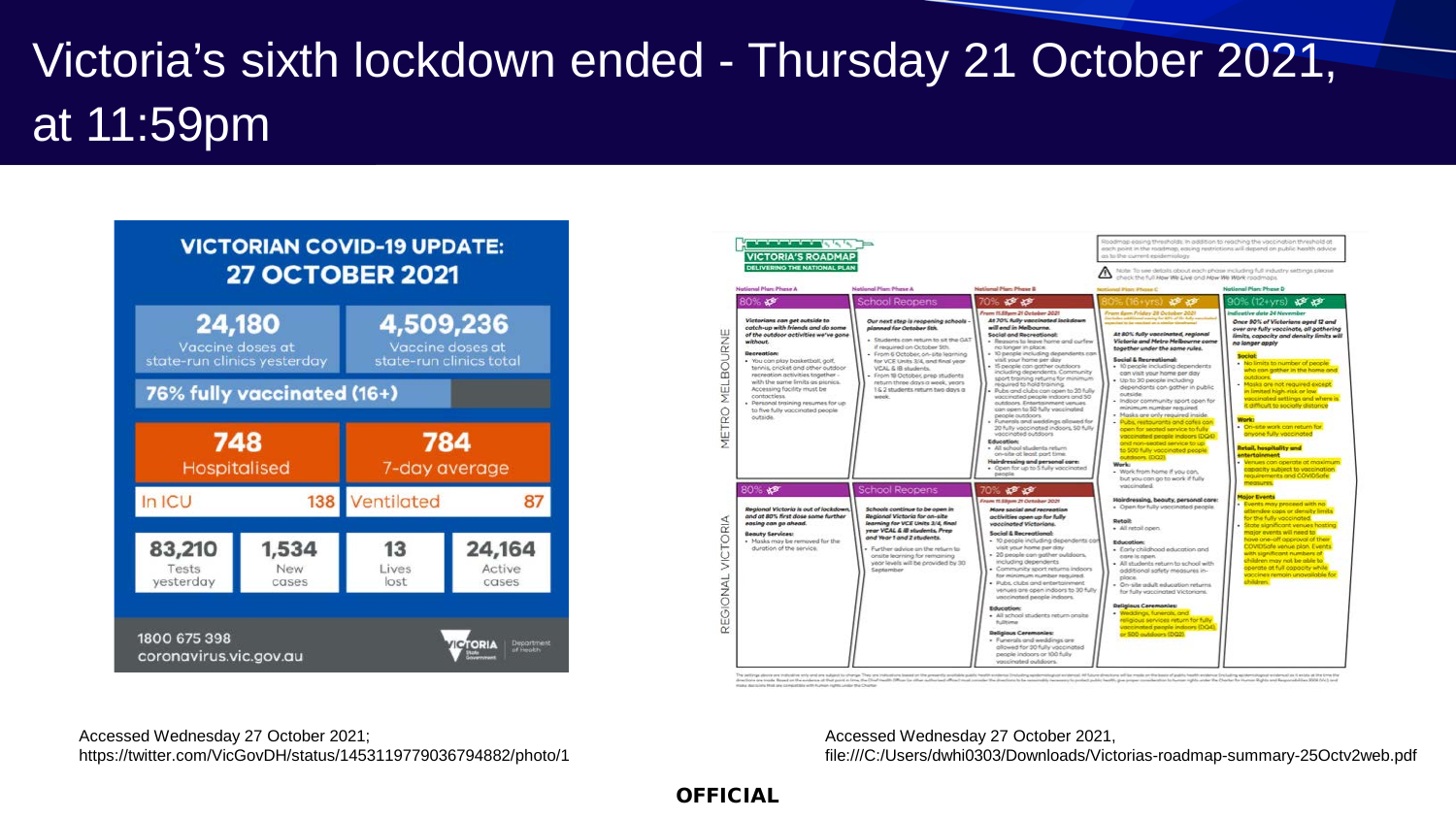## Victoria's next few months Burnet Institute's roadmap scenario: opening at 70%



Dashed vertical lines represent estimated dates of reaching 70% and 80% two-dose coverage among people 16+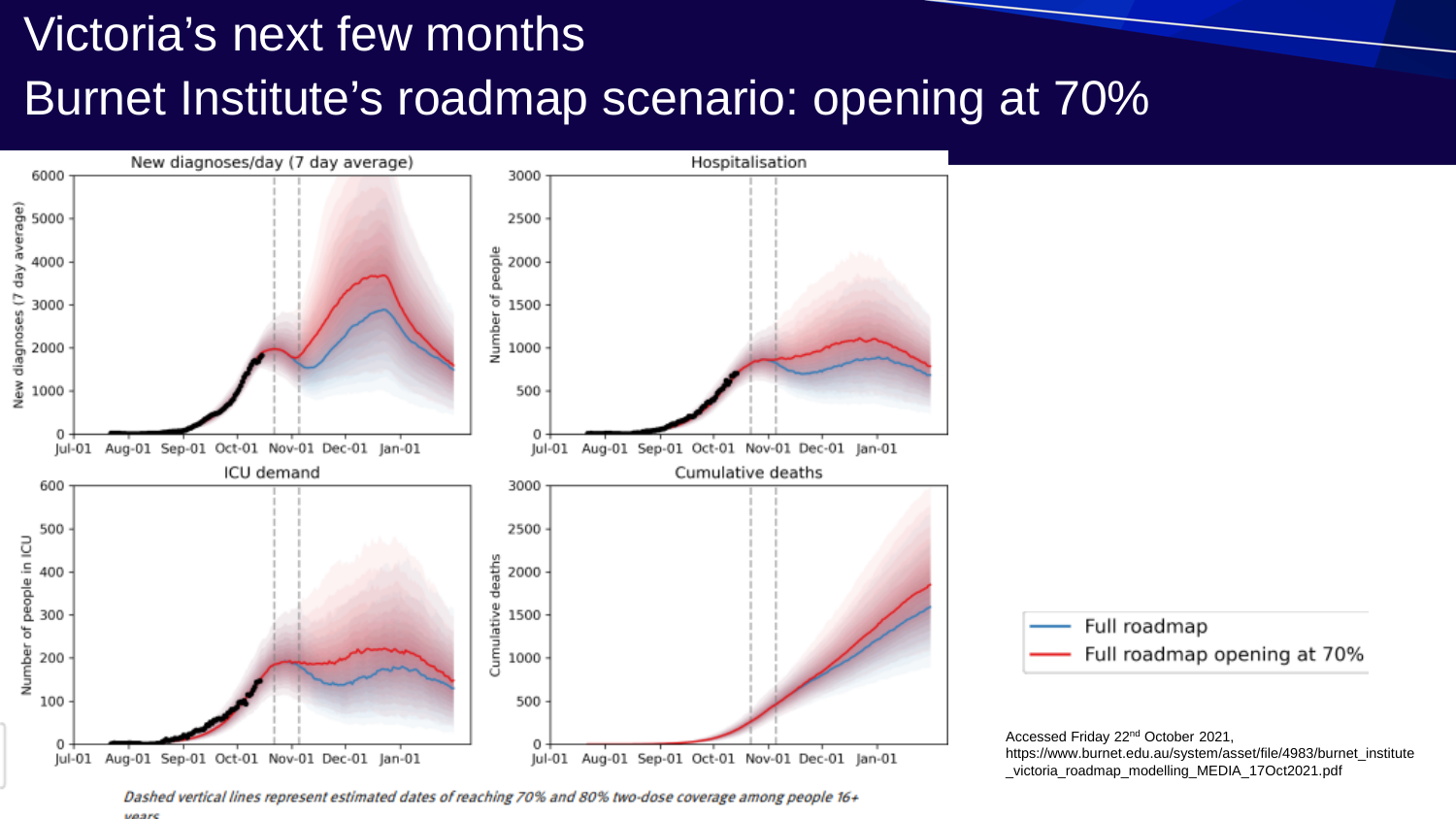- In August 2021, the Therapeutic Goods Administration provisionally approved the use of Sotrovimab for the treatment of COVID-19 in adults
- The National COVID-19 Clinical Evidence Taskforce recommends the use of Sotrovimab to reduce the risk of hospitalisation <https://covid19evidence.net.au/#living-guidelines>
- This treatment is for mild COVID-19 in patients who are at increased risk of progression to hospitalisation or death
- Provisional approval is based on the COMET-ICE trial which demonstrated a 79% reduction in hospitalisations >24 hours
- Novel monoclonal antibody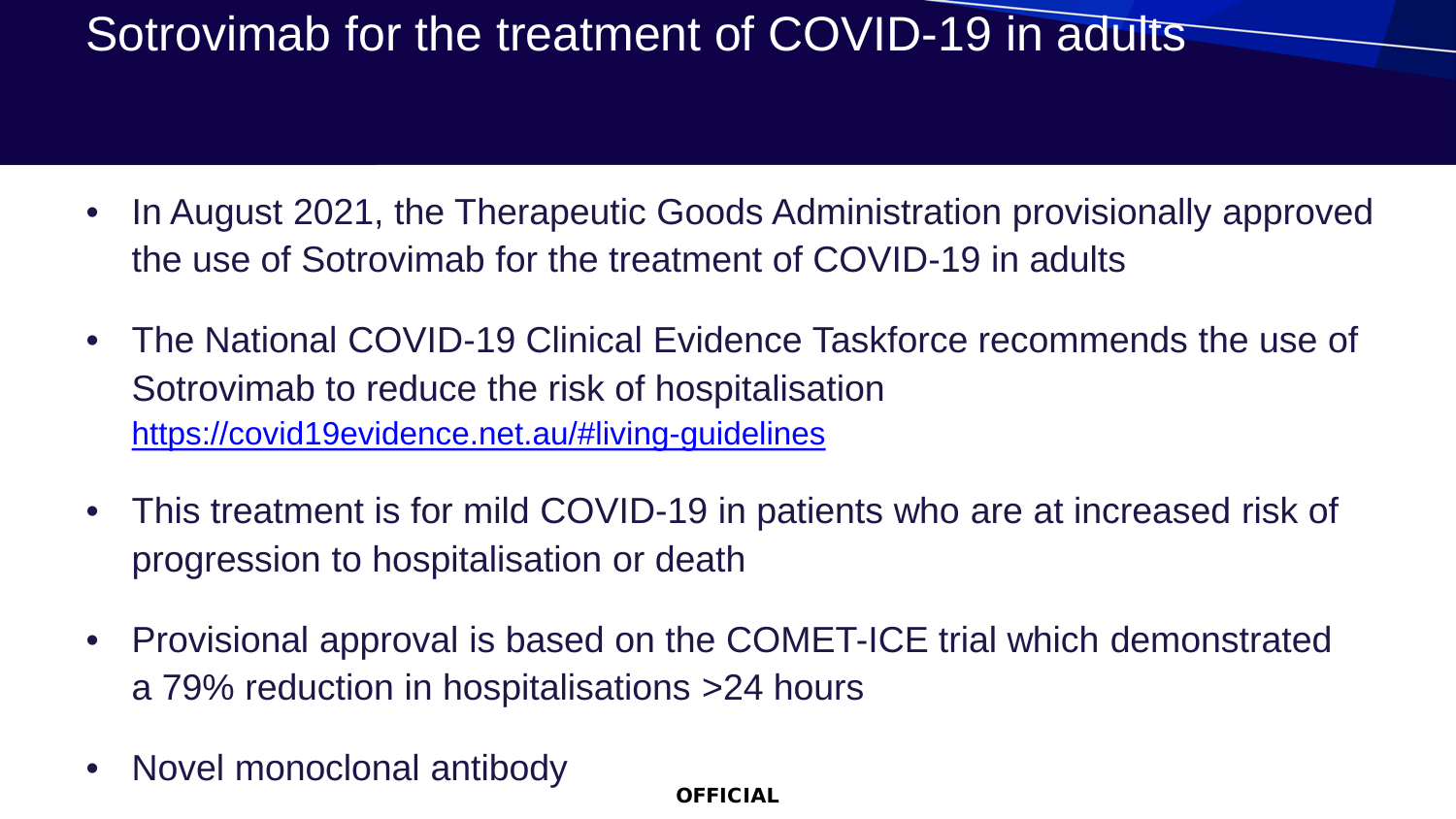#### Governance of Sotrovimab

- Federally approved and managed through the National Medical Stockpile the state supply chain held through Alfred Health
- Initial limited supply to Australia, this has now been increased to an additional 15,000 doses
- Over the last week on average approximately 25 doses have been administered in Victoria on a daily basis. Overall, Vic and NSW have administered similar numbers, with NSW slightly more.
- As more health services begin to administer, use is expected to rise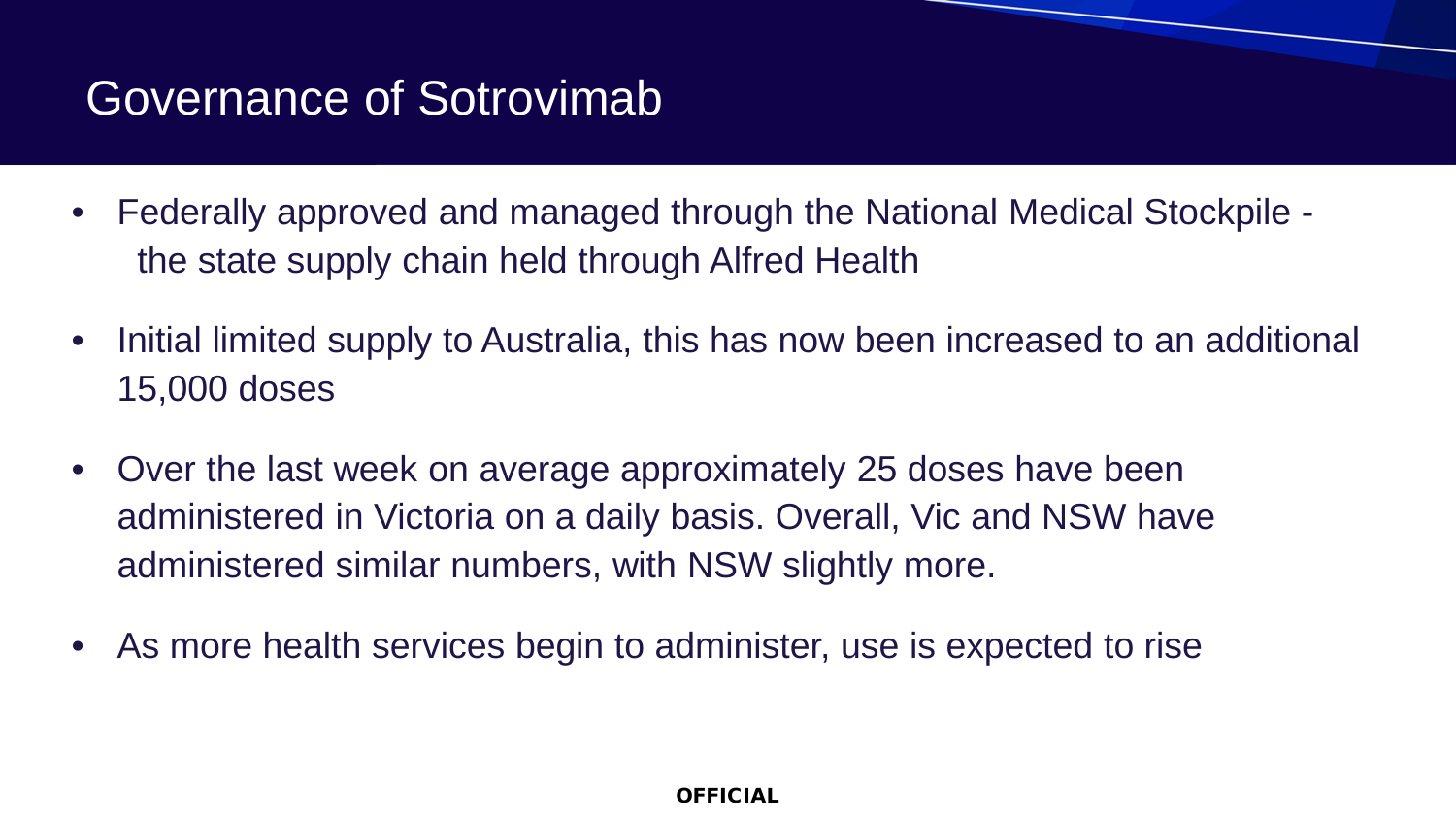Criteria for use:

- Confirmed SARS-CoV2
- < 5 days from onset of symptoms
- No oxygen requirement
- Either unvaccinated or partially vaccinated with risk factors

or

Immunosuppressed (irrespective of vaccination status)

above be administered Sotrovimab. Can be used in adolescents (12 years and older and >40kg) It is recommended pregnant women in the second or third trimester who meet the inclusion criteria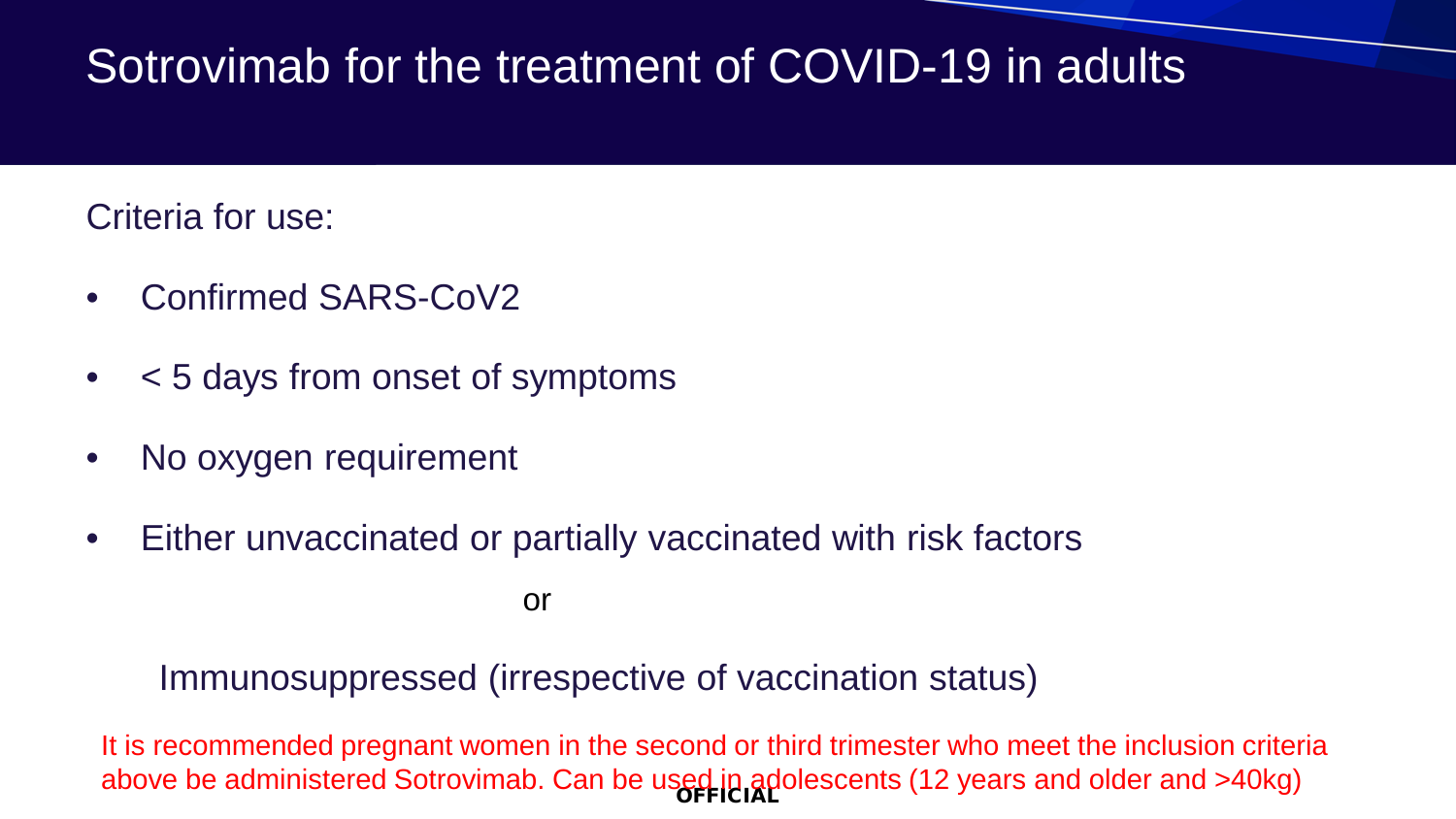#### Either unvaccinated or partially vaccinated with risk factors (at least one)

- Diabetes (requiring medication)
- Obesity (BMI  $>$  30 kg/m2)
- Chronic kidney disease (i.e. eGFR < 60 by MDRD)
- Congestive heart failure (NYHA class II or greater)
- Moderate-to-severe asthma (requiring an inhaled steroid to control symptoms or prescribed a course of oral steroids in the previous 12 months)
- Age ≥ 55 years
- Chronic obstructive pulmonary disease (history of chronic bronchitis, chronic obstructive lung disease, or emphysema with dyspnoea on physical exertion)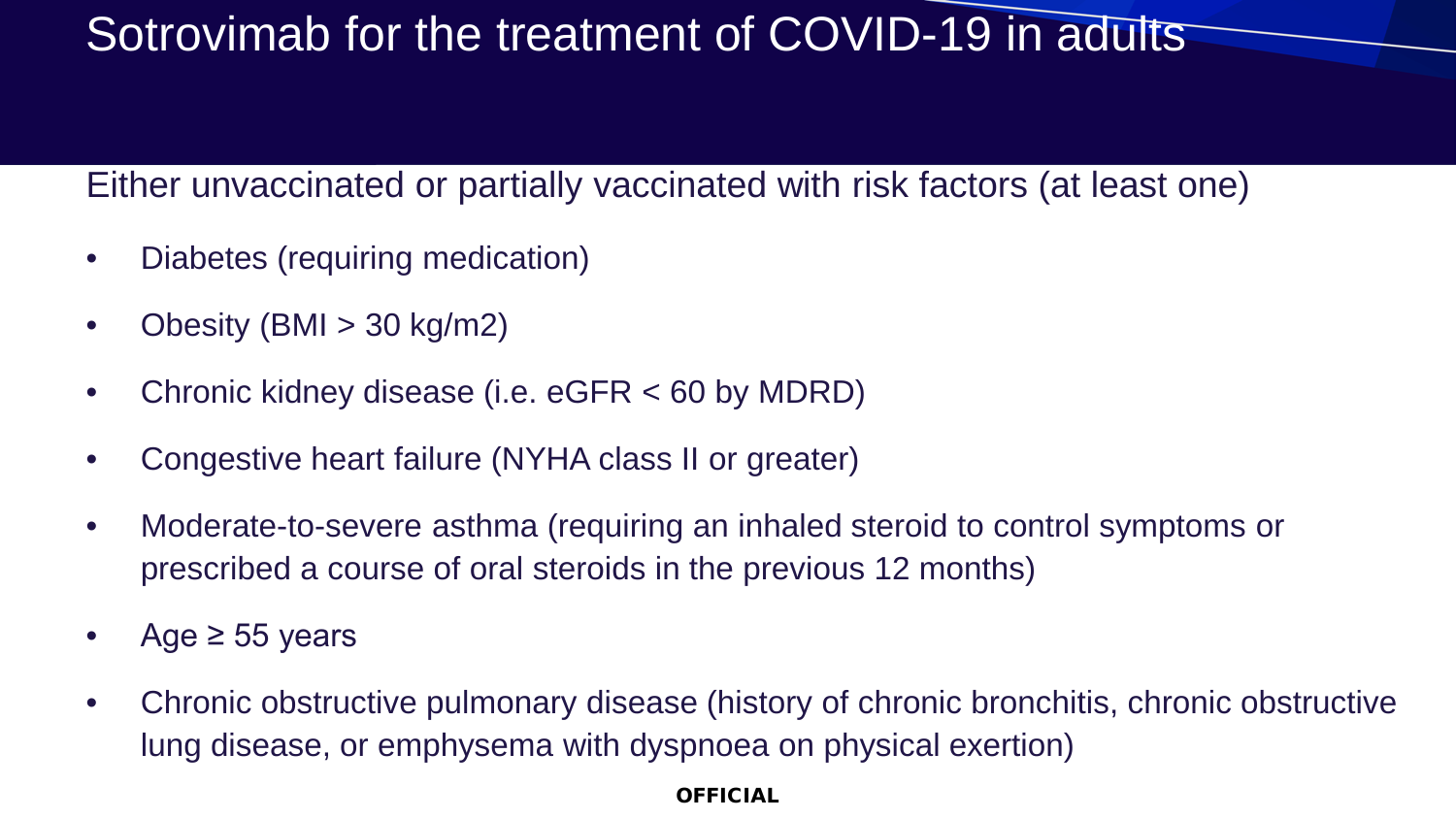#### Immunosuppressed criteria:

- Primary or acquired immunodeficiency
- Haematologic neoplasms: leukaemias, lymphomas, myelodysplastic syndromes
- Post-transplant: solid organ (on immunosuppressive therapy), haematopoietic stem cell transplant (within 24 months)
- Other significantly immunocompromising conditions.
- Immunosuppressive therapy (current or recent) examples include:
	- Chemotherapy or radiotherapy
	- High-dose corticosteroids ( $\geq$ 20 mg of prednisone per day, or equivalent) for  $\geq$ 14 days
	- OFFICIAL All biologics and most disease-modifying anti-rheumatic drugs (DMARDs)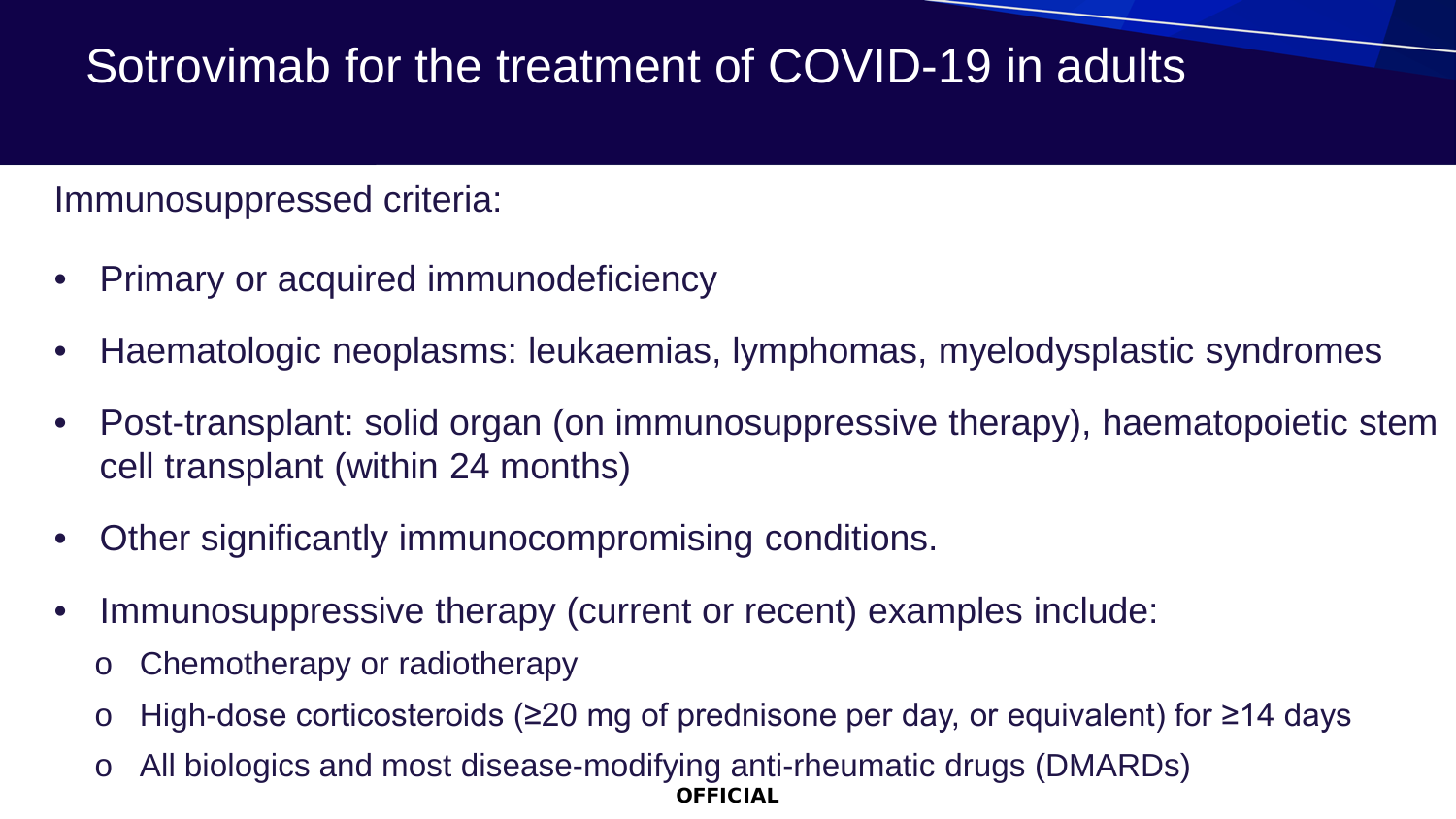### Medication administration

- Sotrovimab is administered as an IV infusion over 30 minutes
- Single dose only
- Requires post administration observation for 60 minutes
- No adverse events have been recorded in Australia to date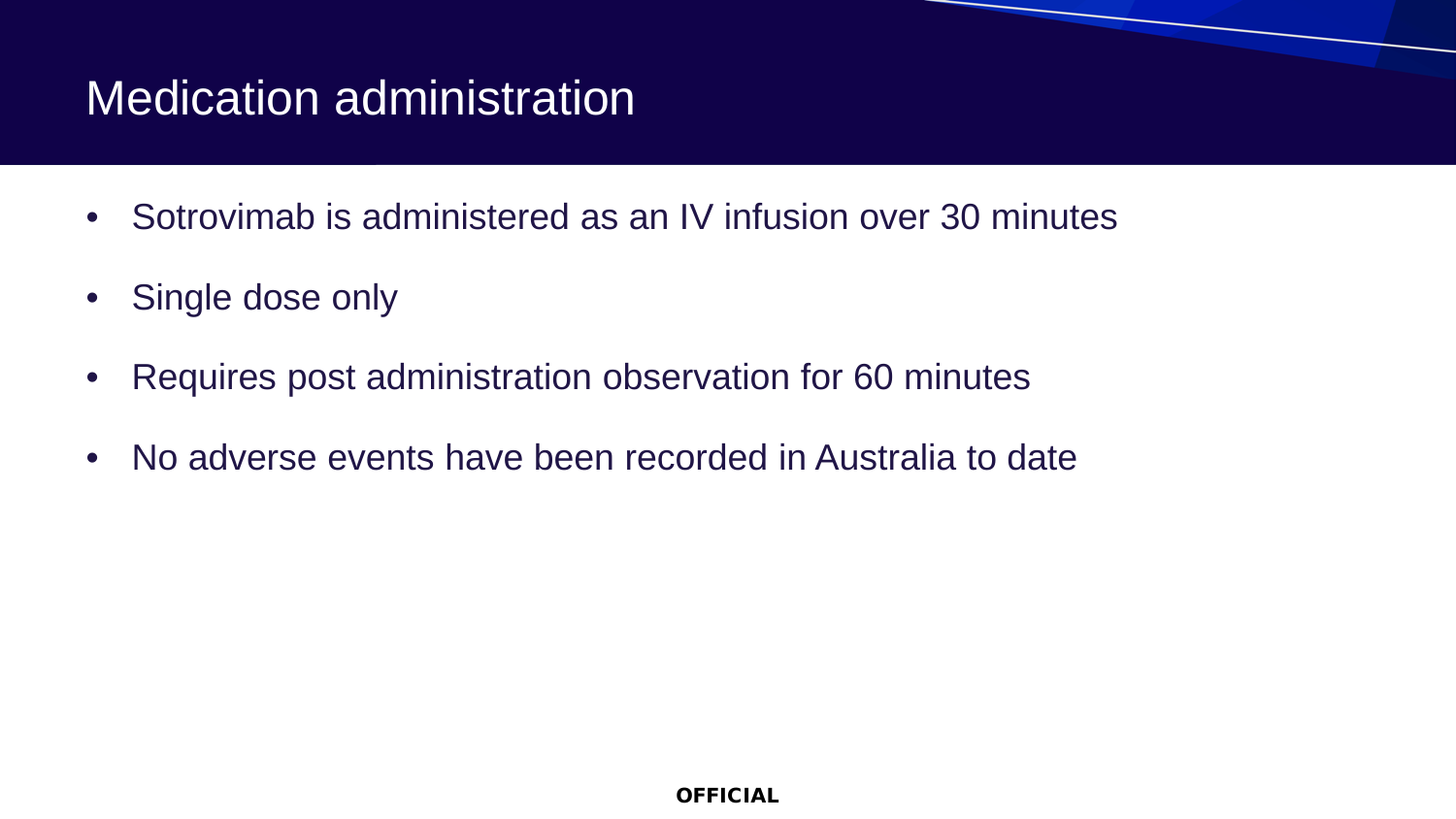#### Access and administration approval process



\*NOTE: Stock will be supplied by Alfred Pharmacy and organised by the local hospital pharmacy department for approved patients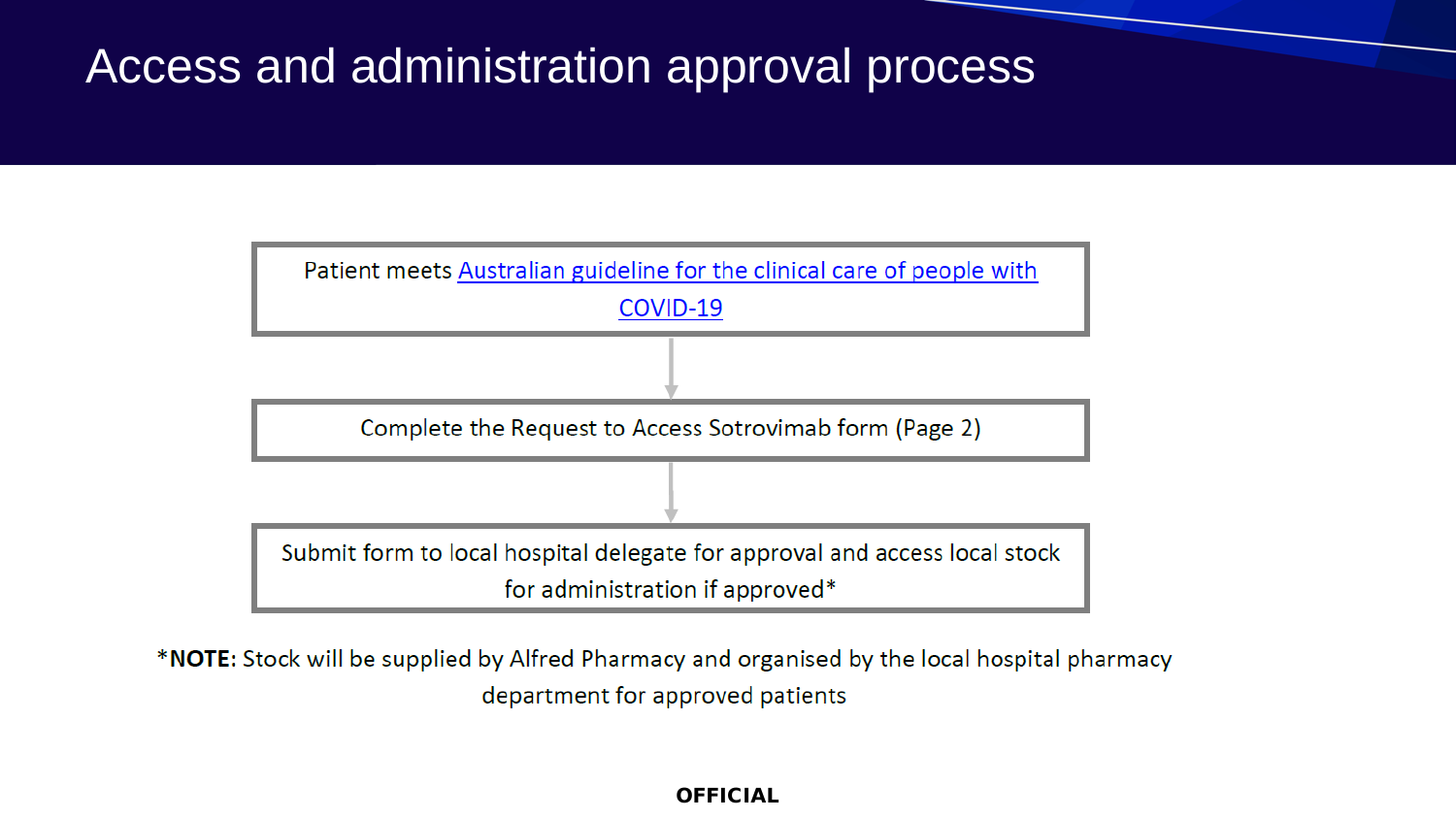#### Inpatient model: identified as COVID positive and eligible

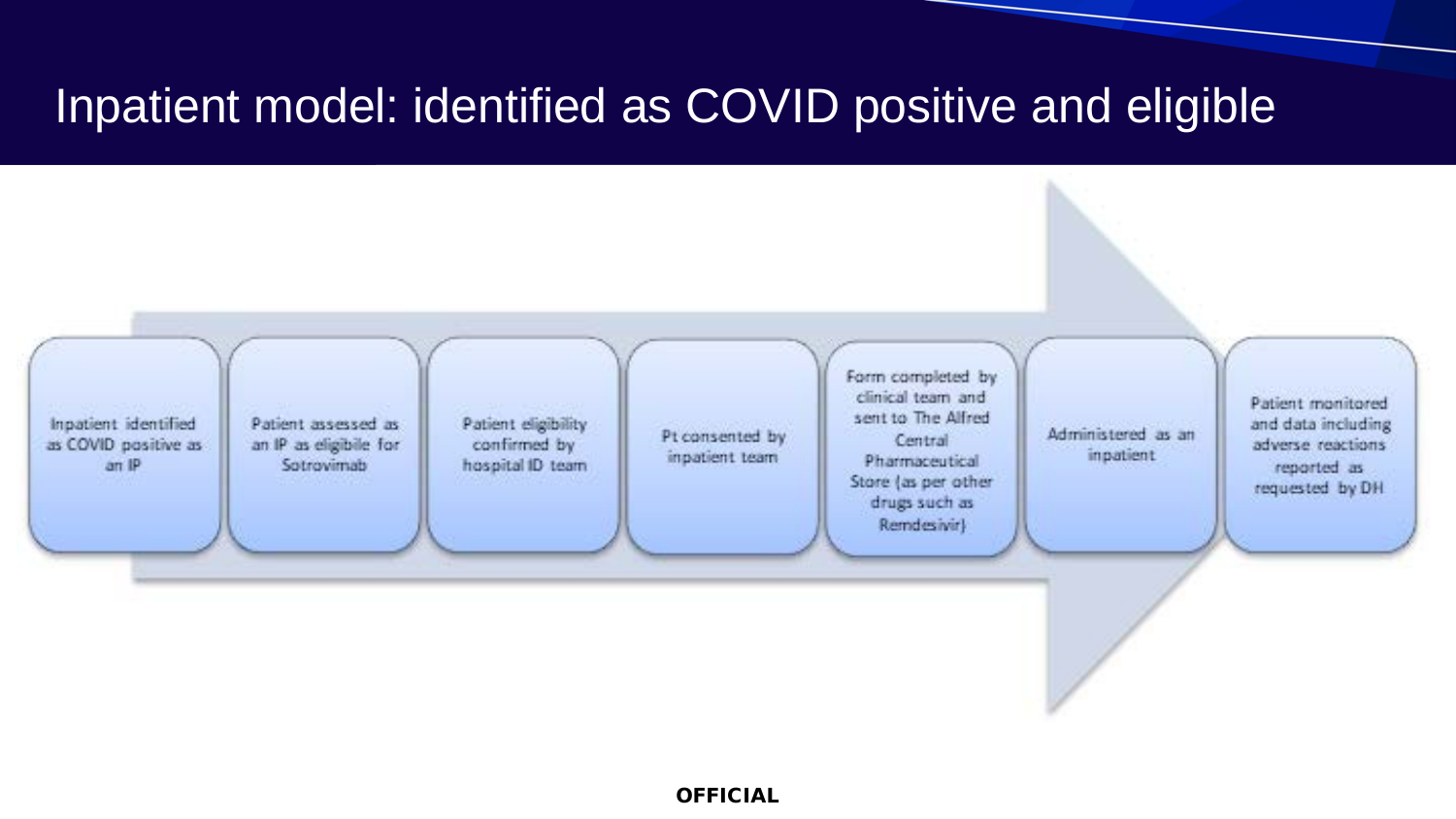### Outpatient models

ED presentation – Sotrovimab may be administered if appropriate physical environment and suitably trained staff are present.

Outpatient clinic – physical separation from other patient areas, dedicated separate patient access, clinical oversight, ventilation requirements and transport needs discussed.

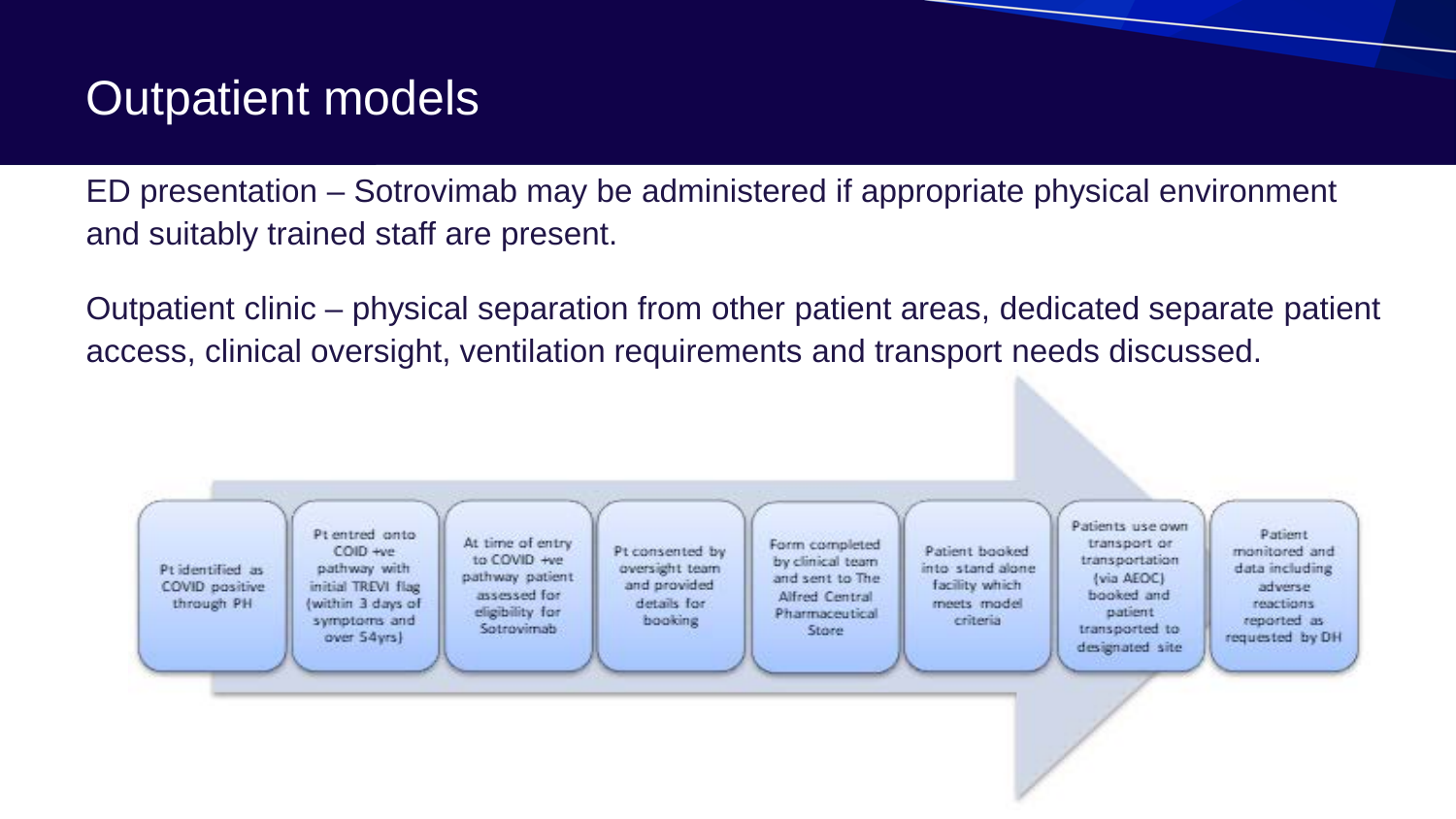## Who to contact if you have a patient you believe is eligible for Sotrovimab

#### **Intake and assessment lead services**

**North East Metro Health Service Partnership** Lead health service: Austin Health Intake number: 03 9496 6606 Email: [COVIDcarepathways@austin.org.au](mailto:COVIDcarepathways@austin.org.au) Days/hours of operation: Mon-Fri 8am-8pm; Sat-Sun 8am-12pm

**South East Metro Health Service Partnership** Lead health service: Monash Health Intake lead: Central Bayside Community Heath Service Intake number: 03 8587 0359 Email: [intake1@cbchs.org.au](mailto:%20intake1@cbchs.org.au) flag 'COVID pathway' Days/hours of operation: 9am - 5pm; 7 days per week

**West Metro Health Service Partnership** Lead health service: Melbourne Health Intake lead: Werribee Mercy Hospital Intake number: 03 8754 3000 Email: [covidnotifications@mercy.com.au](mailto:covidnotifications@mercy.com.au) Days/hours of operation: 9am - 5pm; 7 days per week

**Barwon Health** Intake number: 1300 942 241 Email: [phu@barwonhealth.org.au](mailto:phu@barwonhealth.org.au) Days/hours of operation: 8am - 8 pm; 7 days per week **Intake and assessment lead services**

**Latrobe Regional Hospital** Intake number: (03) 5173 5451 Email: [phu@lrh.com.au](mailto:%20phu@lrh.com.au) Days/hours of operation: 8am - 5pm; 7 days per week

**Ballarat Health Services**  Intake number: 0428 493 084 Email:[phu@bhs.org.au](mailto:phu@bhs.org.au) Days/hours of operation: 24 hours a day; 7 days per week

**Goulburn Valley Health**  Intake number: 1800 313 070 Email: [phu@gvhealth.org.au](mailto:phu@gvhealth.org.au) Days/hours of operation: Normal hours: Monday to Friday 8:30am to 5:00pm Outbreak hours: 7 days per week 8:00am to 8:00pm

**Albury Wodonga Health**  Intake number: 0400 645 476 Email: [phu@awh@org.au](mailto:phu@awh@org.au) Days/hours of operation: 8:00am to 5:00pm; 7 days per week

**Bendigo Health** Intake number: 1800 959 400 and 03 5454 9139 Email: [phu@bendigohealth.org.au](mailto:phu@bendigohealth.org.au) Days/hours of operation: 8:30am to 8:30pm; 7 days per week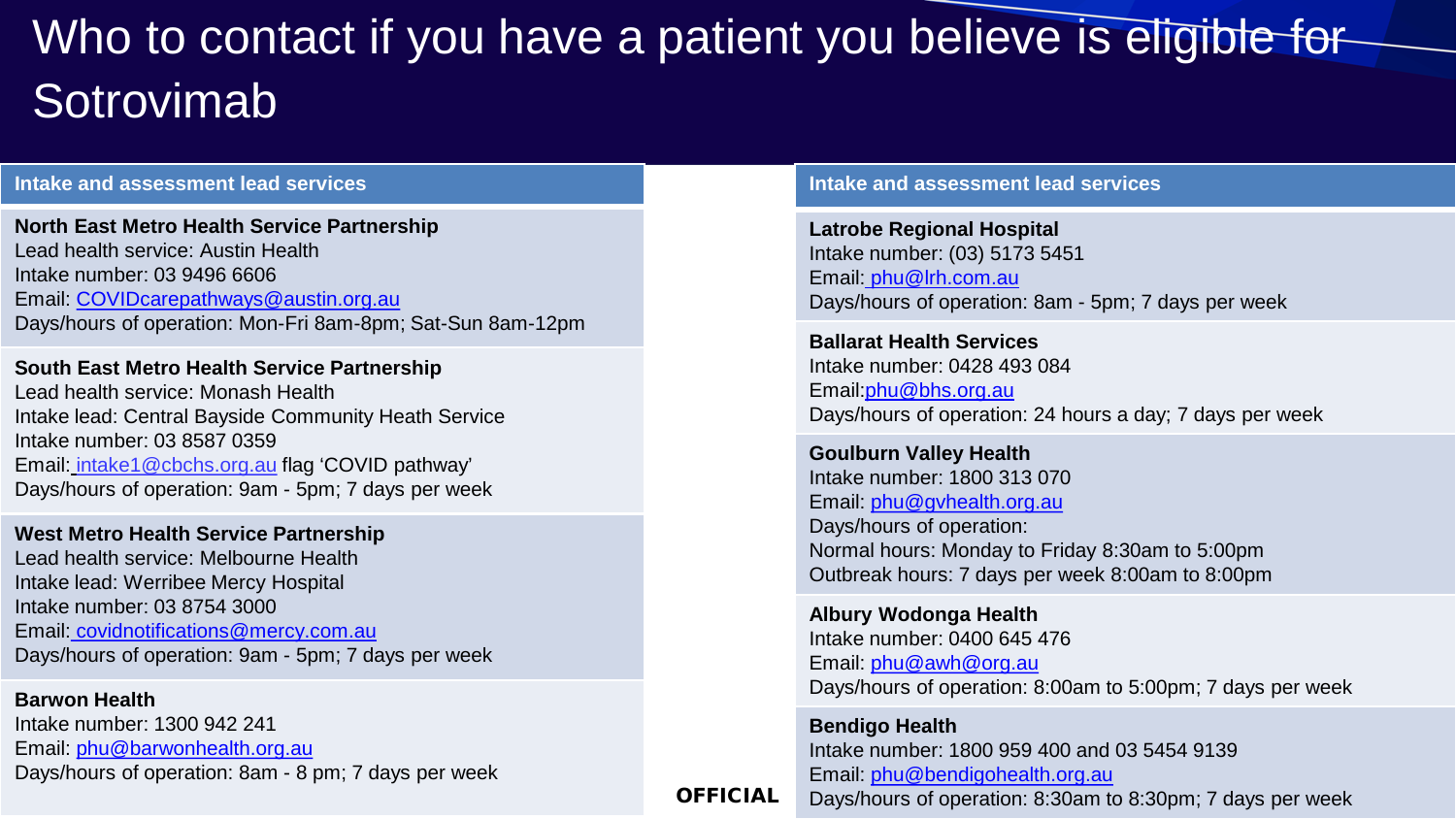#### Considerations for the Sotrovimab model of care

- Resource requirements and efficiencies
- Requires at least one nurse and one doctor and up to 2 hours per patient
- Risk associated with ventilation and physical space and exposure to multiple COVID+ve patients in an unknown environment

Due to these resources and requirements, although considered, primary care settings including the HITH model were deemed not appropriate.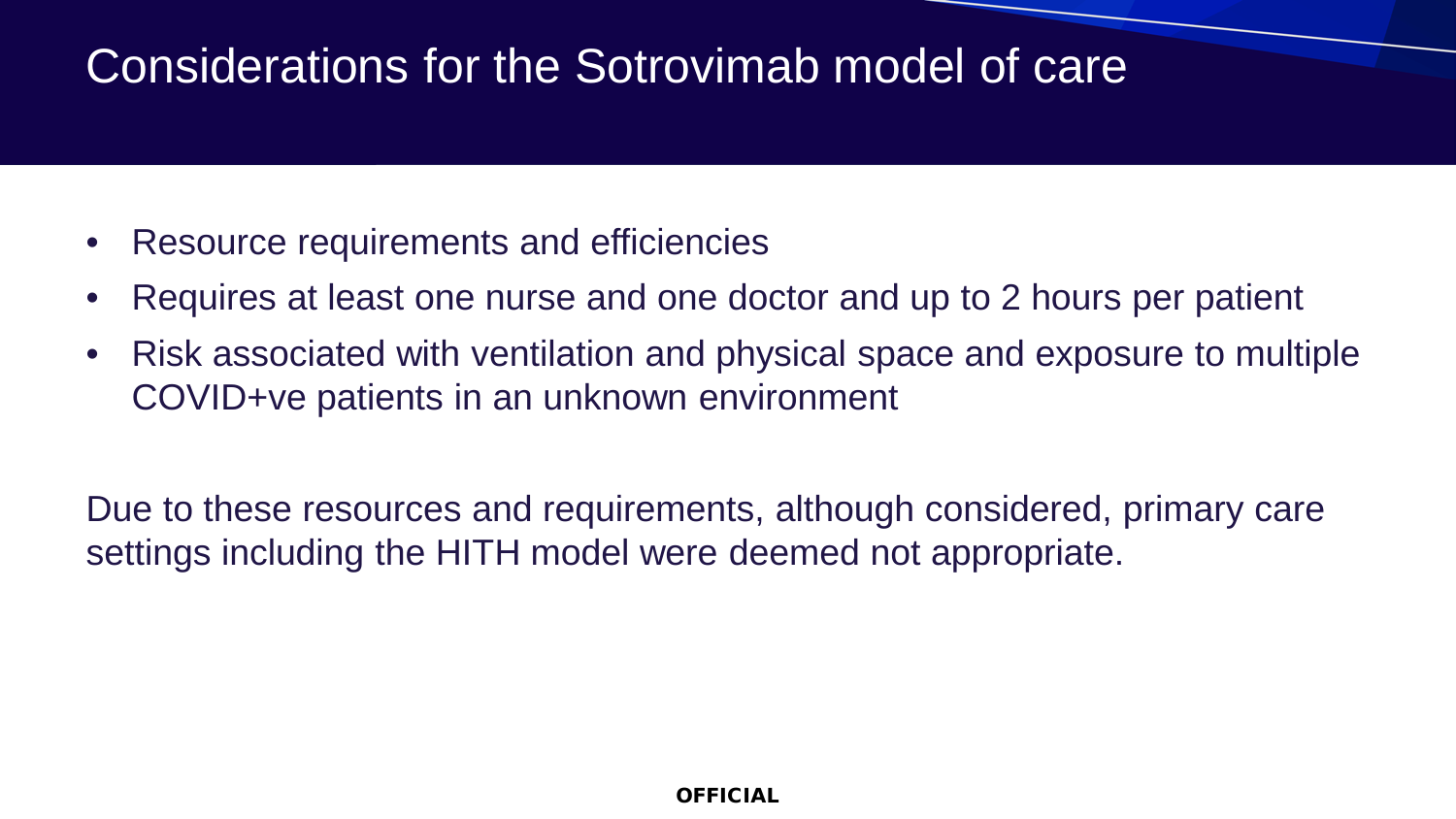#### Other current challenges

- Sotrovimab eligibility requirements:
	- o Approx 8-15% of COVID positive patients will be eligible
	- $\circ$   $\leq$  5 day symptom onset, a challenge to get eligible patients in time
	- o As vaccination status in the country increases, eligibility will decrease
	- Access for Aboriginal people
		- o Reviewing criteria for age and culturally safe access for communities in consultation with Aboriginal Community Controlled Organisations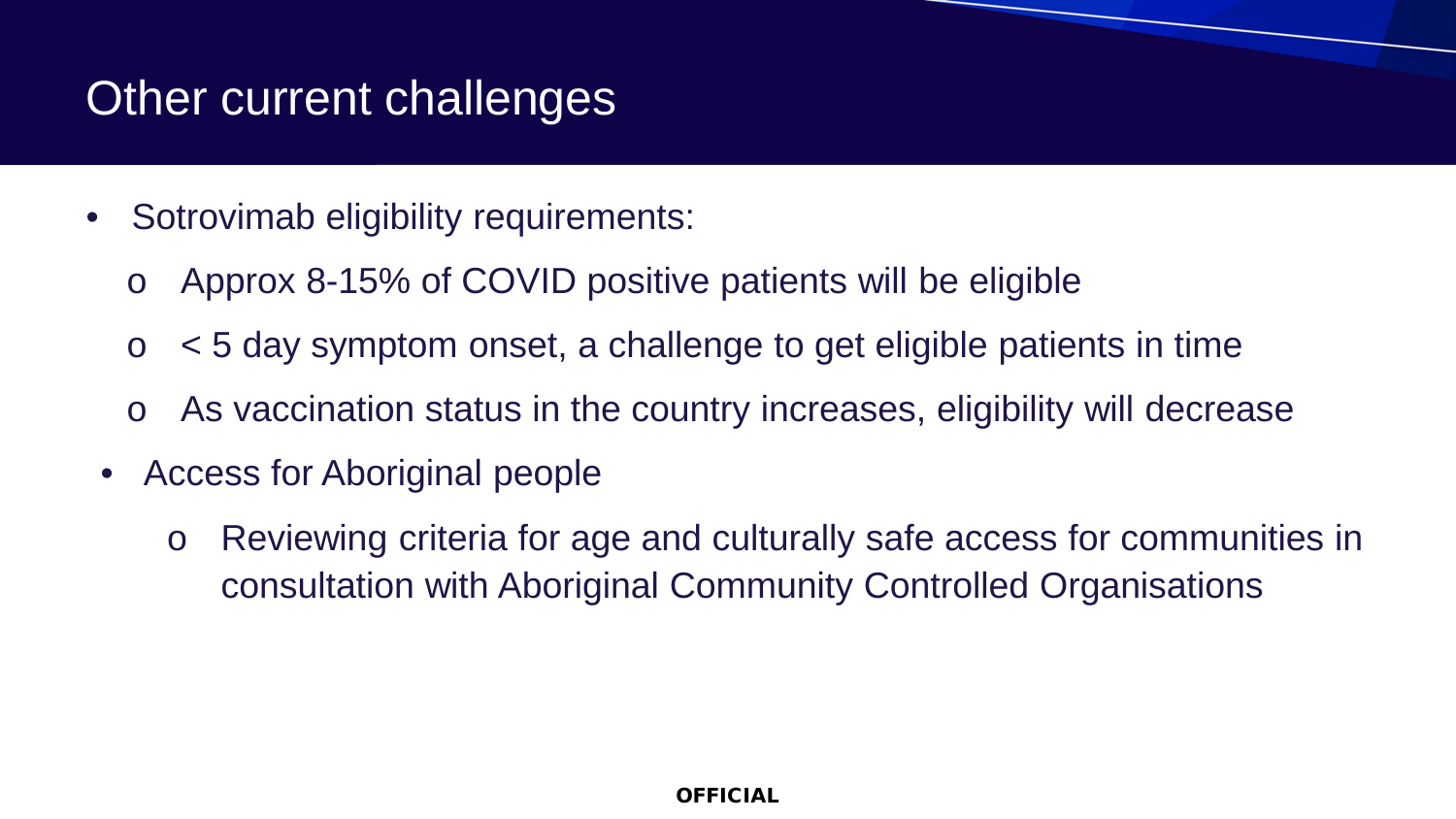#### Covid Positive Care Pathways: Adults

Summary of all care pathways



\* The Clinical Risk Triage SMS is **only operational in catchments utilising Covid Monitor**

- All COVID+ patients are assessed for clearance from the Program by the LPHU. For patients under Inpatient Acute Care, this may also be done by the treating delegated clinician.

- After 14 days, if clinically appropriate, the health service will discharge the patient and seek clearance from the LPHU.

Covid-19 Positive Pathways October 2021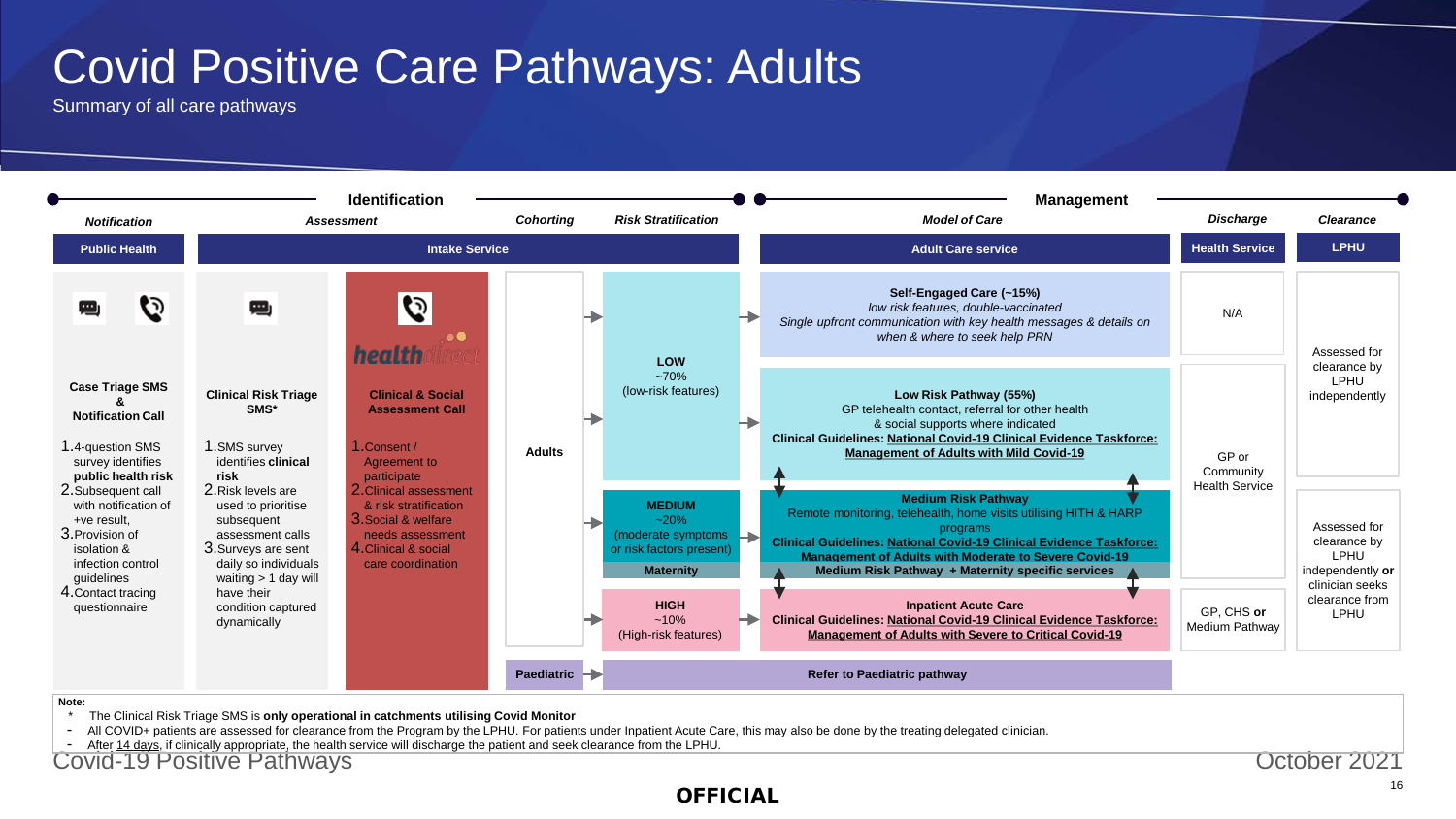### Self-Engaged Pathway

Criteria defining the self-engaged care cohort

| <b>Criteria</b>           | <b>Proposed parameter</b>      | <b>Details</b>                                                                           |  |  |
|---------------------------|--------------------------------|------------------------------------------------------------------------------------------|--|--|
| <b>Conditions</b>         | All must apply                 |                                                                                          |  |  |
| Age                       | <65                            |                                                                                          |  |  |
| <b>Vaccination Status</b> | Fully vaccinated               | Individual has received two doses of a Covid-19 vaccine                                  |  |  |
| Pregnancy                 | Not pregnant                   |                                                                                          |  |  |
| <b>Social</b>             | No barrier to home isolation   | Individual does not need any support to isolate at home (e.g. food or medicine delivery) |  |  |
| <b>Symptoms</b>           | Nil or Mild                    | See Appendix 1 for CLEG-endorsed symptom classification (2020)                           |  |  |
| <b>Comorbidities</b>      | None or Low-risk comorbidities | See Appendix 2 for CLEG-endorsed comorbidity classification (2020)                       |  |  |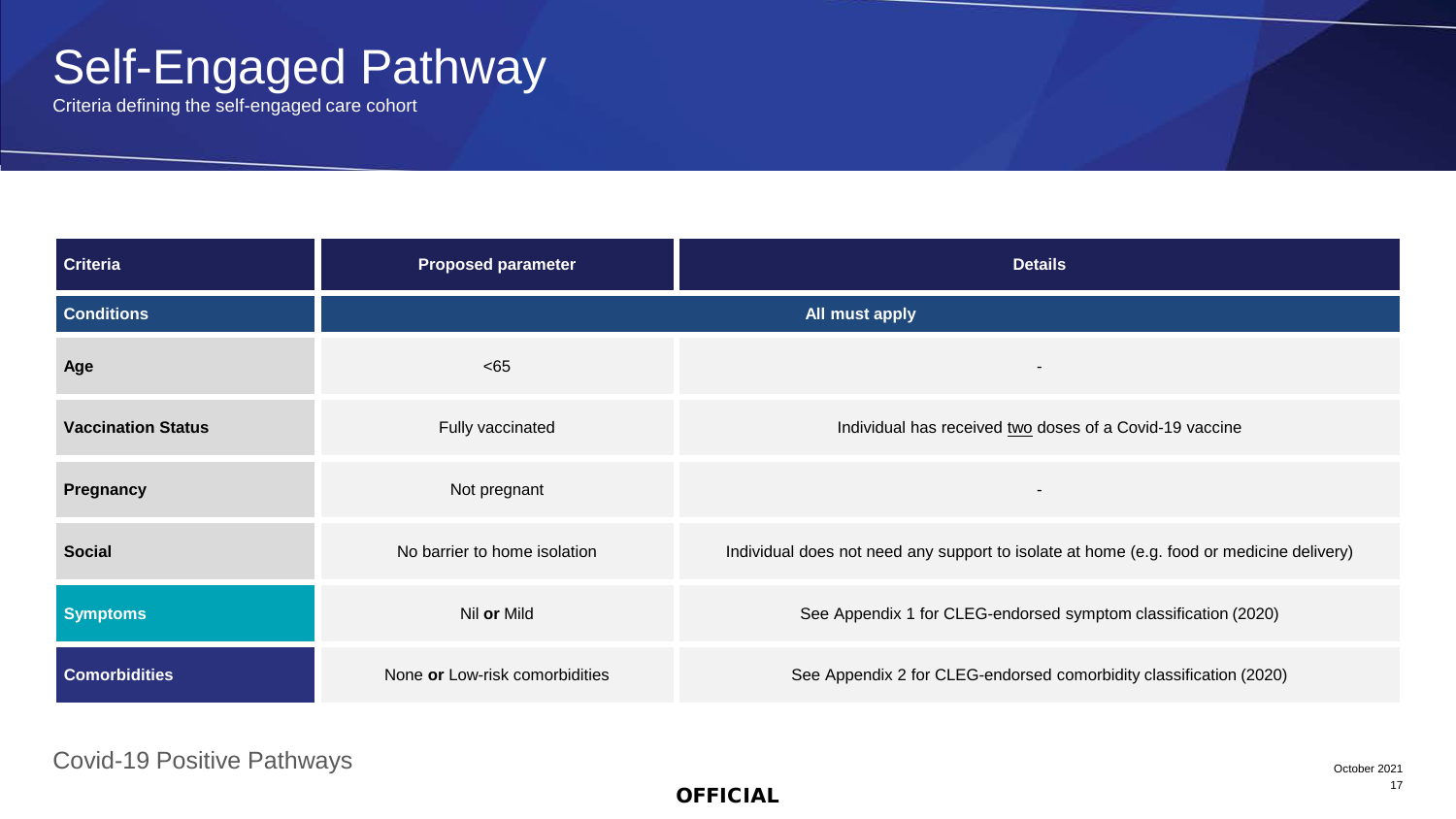#### Low Care Pathway

Overview of Adult Clinical Risk Stratification

| <b>COVID-19 Positive Patients</b> |                              | <b>Risk Category</b>                                                              |                                                    |                                                                                                                         |                              |                                         |  |  |
|-----------------------------------|------------------------------|-----------------------------------------------------------------------------------|----------------------------------------------------|-------------------------------------------------------------------------------------------------------------------------|------------------------------|-----------------------------------------|--|--|
|                                   |                              | Self-Engaged Care                                                                 | Medium - Clinically Well<br>Medium - Unwell<br>Low |                                                                                                                         | High                         |                                         |  |  |
| <b>Conditions</b>                 |                              | Requires vaccination status,<br>symptoms, comorbidities &<br>Social all to be met | Social all to be met                               | Requires Age, Symptoms &   Only one of Age, Comorbidity or 'Unwell' Symptoms need be met.<br>Differentiated by Symptoms |                              | Requires Symptoms & / or Social<br>only |  |  |
| <b>Determinants</b>               | Age                          | <65                                                                               | <55 not fully vaccinated                           | >75 regardless of vaccination status<br>55-74 not fully vaccinated                                                      |                              | Any                                     |  |  |
|                                   | Vaccination<br><b>Status</b> | Fully vaccinated                                                                  | 55-74 fully vaccinated                             |                                                                                                                         |                              | Any                                     |  |  |
|                                   | <b>Pregnancy Status</b>      | Not pregnant                                                                      | Not Pregnant                                       | Any                                                                                                                     |                              | Any                                     |  |  |
|                                   | Symptoms*                    | Nil or Mild                                                                       | Nil or Mild                                        | Nil or Mild                                                                                                             | Moderate                     | Severe                                  |  |  |
|                                   | Comorbidities*               | None or Low-risk<br>comorbidities                                                 | Low-risk comorbidities                             | High-risk comorbidities                                                                                                 |                              | Any                                     |  |  |
|                                   | Social                       | No barrier to home isolation                                                      | No barrier to home isolation                       | No barrier to home isolation                                                                                            |                              | Barrier to home isolation               |  |  |
| Plan                              |                              | Self-engaged Care                                                                 | Low Risk Pathway                                   | Medium Risk Pathway - Well                                                                                              | Medium Risk Pathway - Unwell | <b>Inpatient Care</b>                   |  |  |

*\*See Appendix for details of Symptoms and Comorbidities* 

Covid-19 Positive Pathways **Covid-19 Positive Pathways Covid-19 Positive Pathways Covid-19 Positive Pathways**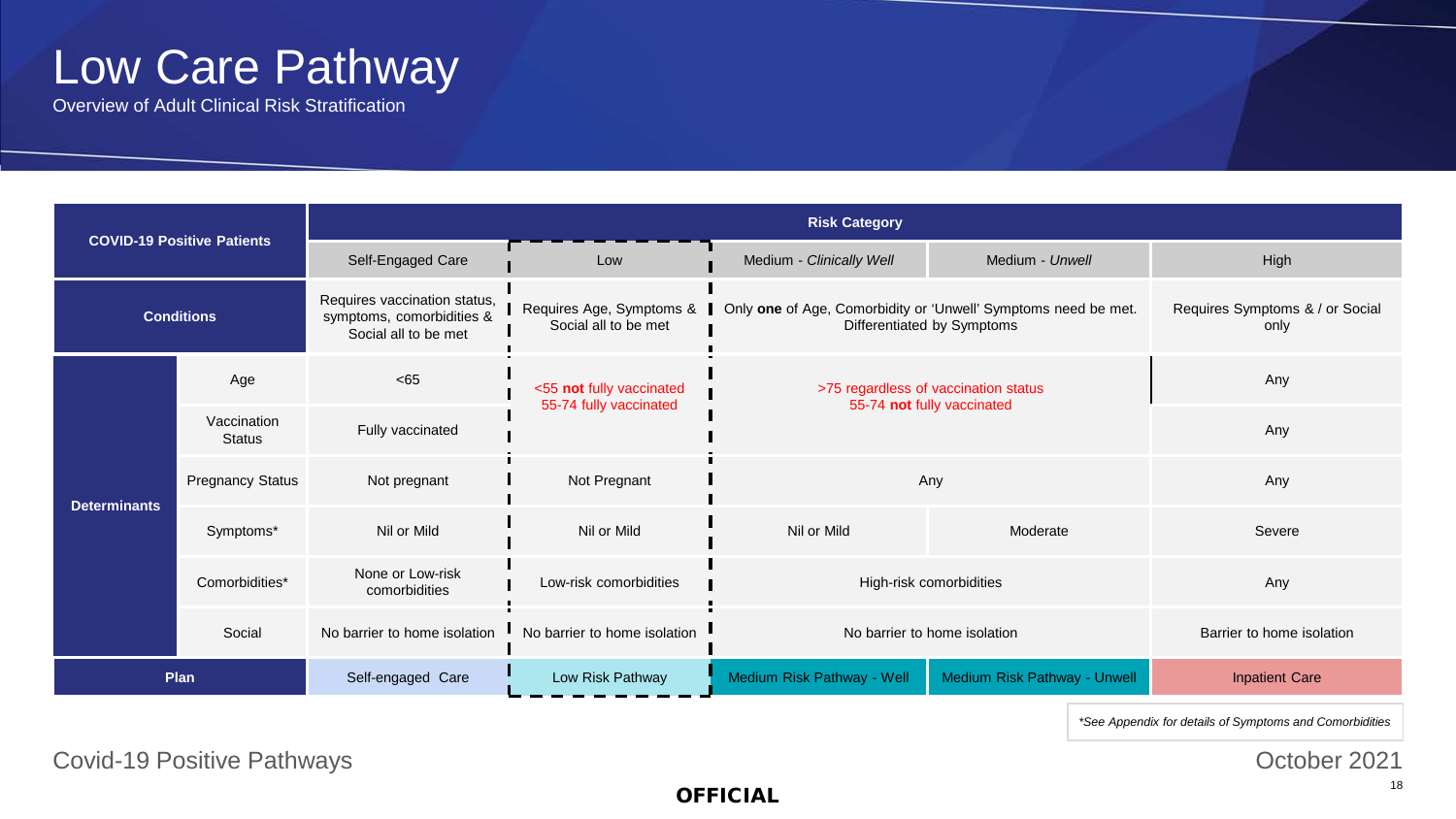#### As GPs what can we do?

- Proactively engage patients in care
- Encourage support staff to understand about COVID telehealth from day five
- Engage whole households in your care
- Refer to services for social supports
- Speak with your patients about COVID specific therapy
- Arrange follow up for post acute/long COVID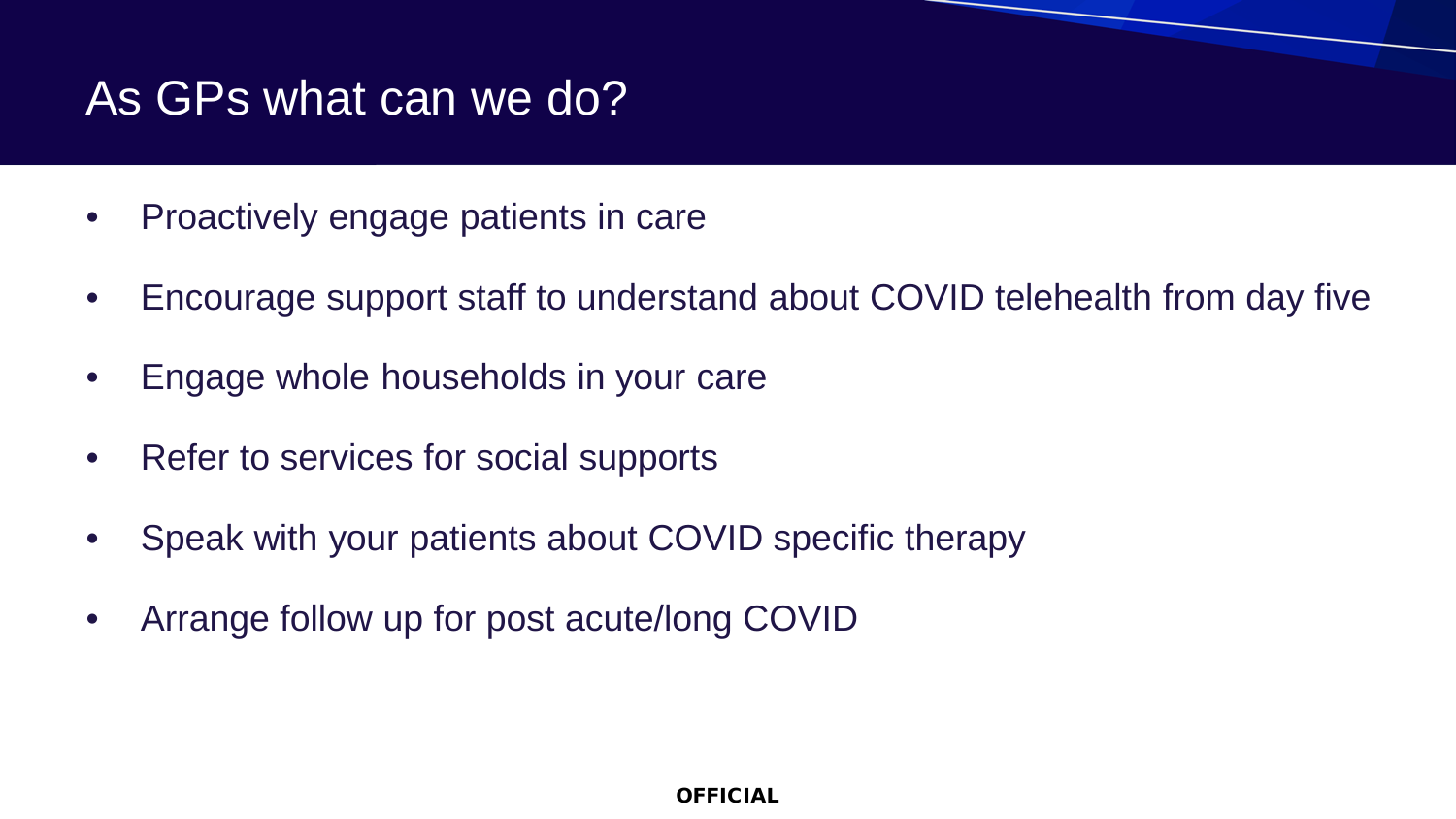#### GP's role in identify patients to eligible for Sotrovimab

- Cohort of COVID+ people that choose to have their care delivered by their GP
- GPs are well placed to identify at-risk patients early in the course of their illness
- Discussion of eligibility and advocacy for early engagement to care crucial to the success of the intervention
- Engagement with hospital-based services or commitment to increased surveillance in period after infusion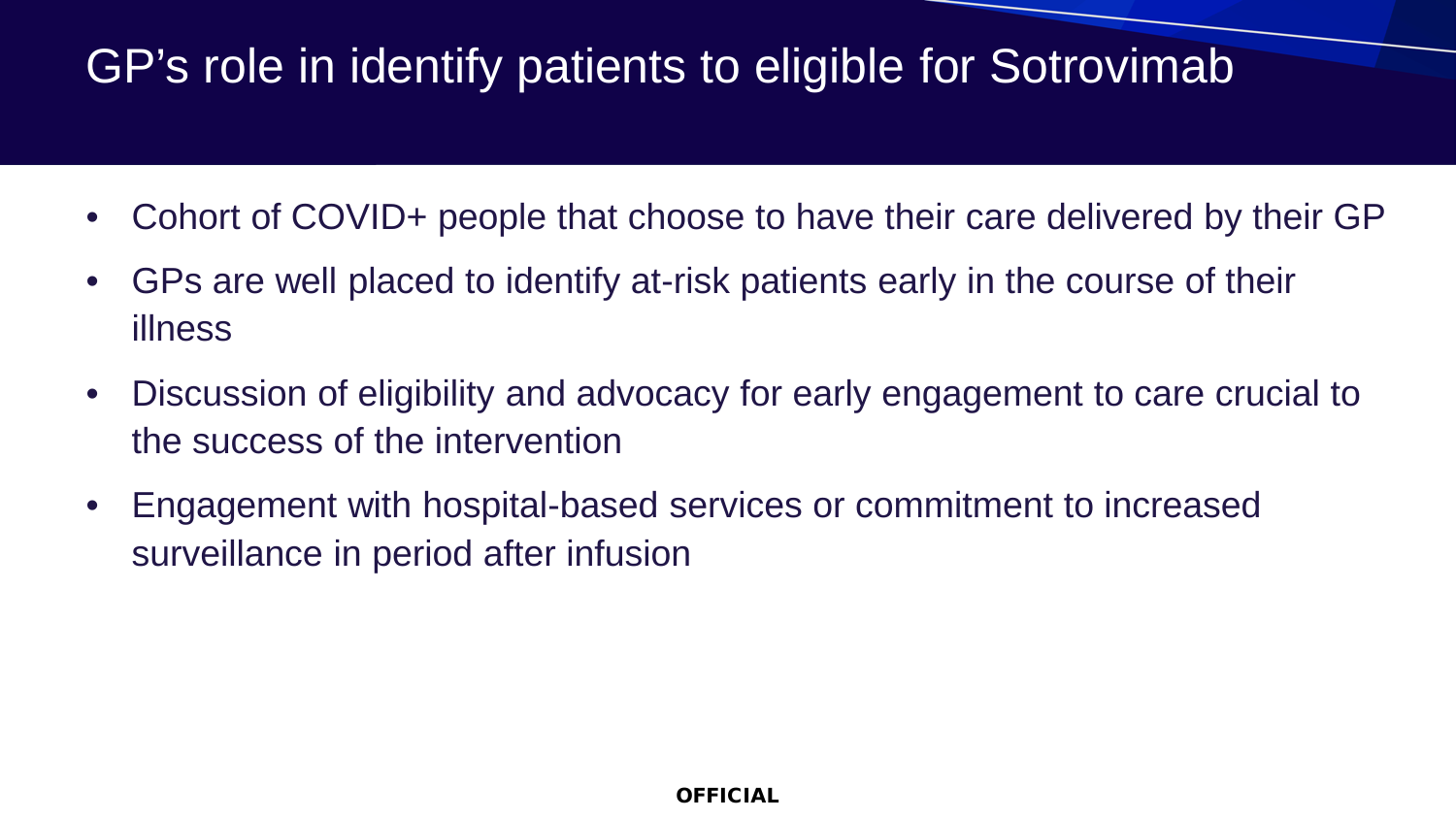#### Sotrovimab links and resources

- The National COVID-19 Clinical Evidence Taskforce Clinical care guidelines for Sotrovimab <https://covid19evidence.net.au/#living-guidelines>
- Link for clinicians on the DH website <https://www.dhhs.vic.gov.au/vaccines-and-medications-patients-coronavirus-covid-19>
- Sotrovimab fact sheet for clinicians PDF published with this webinar or follow the link for clinicians on the DH website above
- Sotrovimab patient information sheet (PDF published with this webinar)
- TGA Sotrovimab Product Information [https://www.ebs.tga.gov.au/ebs/picmi/picmirepository.nsf/pdf?OpenAgent&id=CP-2021-PI-01995-](https://www.ebs.tga.gov.au/ebs/picmi/picmirepository.nsf/pdf?OpenAgent&id=CP-2021-PI-01995-1&d=20211018172310101) 1&d=20211018172310101
- Clinical notes have also been added in healthpathways for Sotrovimab

changes to guidance will appear on this weblink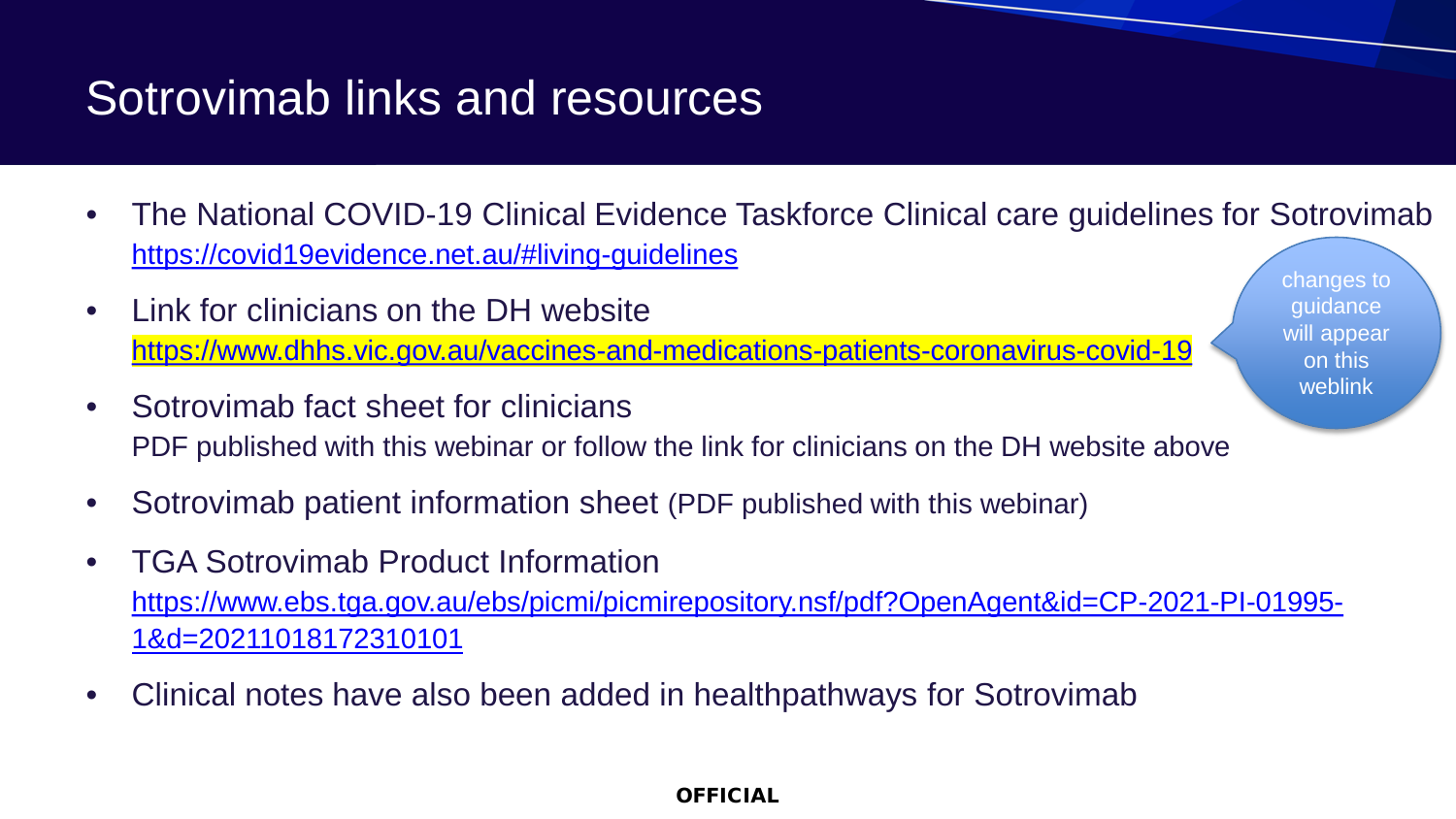#### Post acute/long COVID links and resources

- Clinical guidance and resources manage patients with ongoing symptoms after acute COVID-19 infection<https://www.dhhs.vic.gov.au/clinical-guidance-and-resources-covid-19>
- Further guidance for GPs on long-COVID care is available from:
	- o the RACGP [https://www.racgp.org.au/FSDEDEV/media/documents/RACGP/Coronavirus/Post-](https://www.racgp.org.au/FSDEDEV/media/documents/RACGP/Coronavirus/Post-COVID-19-conditions.pdf)COVID-19-conditions.pdf and;
	- o through [Primary Health Networks HealthPathways https://vtphna.org.au/care-pathways-and](https://vtphna.org.au/care-pathways-and-referral/)referral/
- Information for people with long-COVID symptoms or their carers https://www.coronavirus.vic.gov.au/information-people-long-covid-19-symptoms